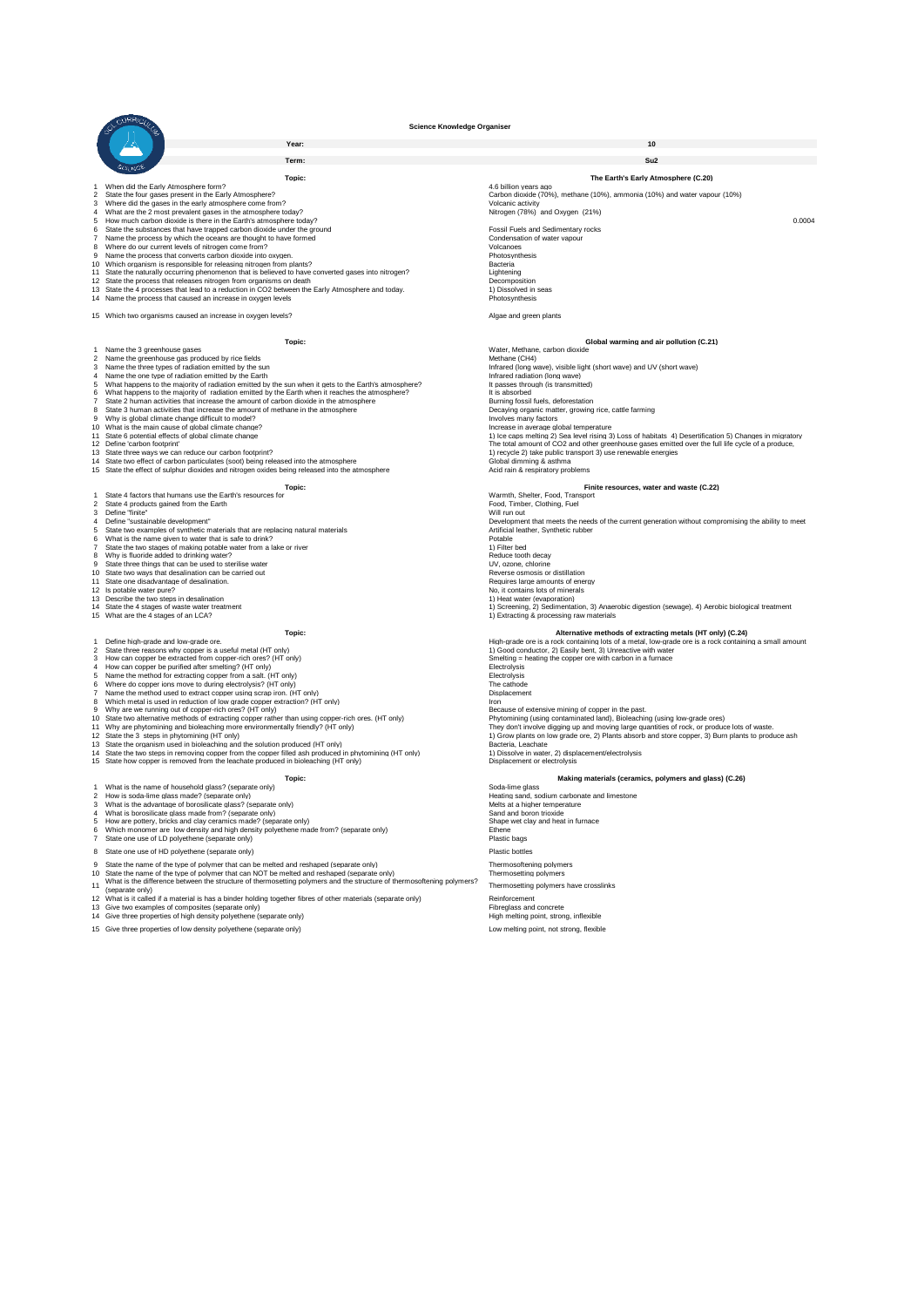|                   | <b>Science Knowledge Organiser</b>                                                                                                                                                                                                                                                                                                                                                                                                                                                                                                                                                                                                                                                                                                                                                                                                                                                                                                                                                                                                                                                     |                                                                                                                                                                                                                                                                                                                                                                                                                                                                                             |  |  |  |
|-------------------|----------------------------------------------------------------------------------------------------------------------------------------------------------------------------------------------------------------------------------------------------------------------------------------------------------------------------------------------------------------------------------------------------------------------------------------------------------------------------------------------------------------------------------------------------------------------------------------------------------------------------------------------------------------------------------------------------------------------------------------------------------------------------------------------------------------------------------------------------------------------------------------------------------------------------------------------------------------------------------------------------------------------------------------------------------------------------------------|---------------------------------------------------------------------------------------------------------------------------------------------------------------------------------------------------------------------------------------------------------------------------------------------------------------------------------------------------------------------------------------------------------------------------------------------------------------------------------------------|--|--|--|
|                   | Year:                                                                                                                                                                                                                                                                                                                                                                                                                                                                                                                                                                                                                                                                                                                                                                                                                                                                                                                                                                                                                                                                                  | 10                                                                                                                                                                                                                                                                                                                                                                                                                                                                                          |  |  |  |
|                   | Term:                                                                                                                                                                                                                                                                                                                                                                                                                                                                                                                                                                                                                                                                                                                                                                                                                                                                                                                                                                                                                                                                                  | Su2                                                                                                                                                                                                                                                                                                                                                                                                                                                                                         |  |  |  |
| 1.<br>3<br>4<br>6 | Topic:<br>Which elements do NPK fertilisers contain? (separate only)<br>2 How is the nitrogen part of the fertiliser made? (separate only)<br>What is the word equation for the Haber process? (separate only)<br>Complete the word equation<br>5 What is the symbol equation for the Haber process? (separate only)<br>What is used to create the phosphate part of NPK fertilisers? (separate only)<br>7 What is used to create the potassium part of the NPK fertiliser? (separate only)<br>8 What is ammonia used for? (separate only)<br>9 Is the forward reaction in the Haber process endothermic or exothermic? (separate only)<br>10 Which three conditions are required for the Haber process? (separate only)<br>11 Complete the word equation<br>12 What must the elements in NPK fertilisers form for them to be used effectively?<br>(separate only)<br>13 What is the Haber process used to manufacture? (separate only)<br>14 What are the raw materials for the Haber process? (separate only)<br>15 How do we obtain hydrogen for the Haber process? (separate only) | The Haber Process (C.27)<br>Nitrogen, phosphorous, potassium<br>Reacting ammonia with acid<br>nitrogen + hydrogen --> ammonia<br>Ammonium sulphate + hydrogen<br>$+3H2(q) \rightleftharpoons 2NH3(q)$<br>N2(q)<br>Phosphate rock + acid<br>Potassium chloride and potassium sulphate are mined from the ground<br>To make fertiliser, nitric acid, ammonium salts<br>Exothermic<br>450°C<br>Calcium phosphate<br>Compounds<br>Ammonia<br>Nitrogen & hydrogen<br>Reacting methane with steam |  |  |  |
|                   | Topic:                                                                                                                                                                                                                                                                                                                                                                                                                                                                                                                                                                                                                                                                                                                                                                                                                                                                                                                                                                                                                                                                                 | RP: Water purification (C8) (C.42)                                                                                                                                                                                                                                                                                                                                                                                                                                                          |  |  |  |
|                   | 1 What is the aim of experiment 1?<br>2 What is the independent variable?<br>3 What is the dependent variable?                                                                                                                                                                                                                                                                                                                                                                                                                                                                                                                                                                                                                                                                                                                                                                                                                                                                                                                                                                         | To determine if a sample of water is pure<br>The sample of water<br>pH and mass of dissolved solids                                                                                                                                                                                                                                                                                                                                                                                         |  |  |  |
|                   | 4 Name the control variable<br>5 How is the pH of the samples tested?<br>6 What should the pH be?<br>7 How do we test for dissolved solids?<br>8 If water contains dissolved solids (is impure) what would we see?<br>9 What is the aim of experiment 2?<br>10 What process can be used to purify water?<br>11 Name the changes in state that occur during distillation<br>12 How is the water evaporated?<br>13 How is evaporated water collected?<br>14 How is the water condensed back into a liquid?<br>15 How can we test if the water is pure?                                                                                                                                                                                                                                                                                                                                                                                                                                                                                                                                   | Volume of water<br>Using universal indicator<br>7 (green)<br>1) Weigh an empty evaporating basin<br>The mass of the basin would increase<br>To purify a sample of water to make it potable<br><b>Distillation</b><br>Evaporation -- > condensation<br>Heating the conical flask gently<br>Using a delivery tube and bung<br>Placing the test tube in a beaker of iced water<br>Use cobalt chloride paper to test whether the substance is water (it will turn blue -> pink).                |  |  |  |
|                   |                                                                                                                                                                                                                                                                                                                                                                                                                                                                                                                                                                                                                                                                                                                                                                                                                                                                                                                                                                                                                                                                                        |                                                                                                                                                                                                                                                                                                                                                                                                                                                                                             |  |  |  |